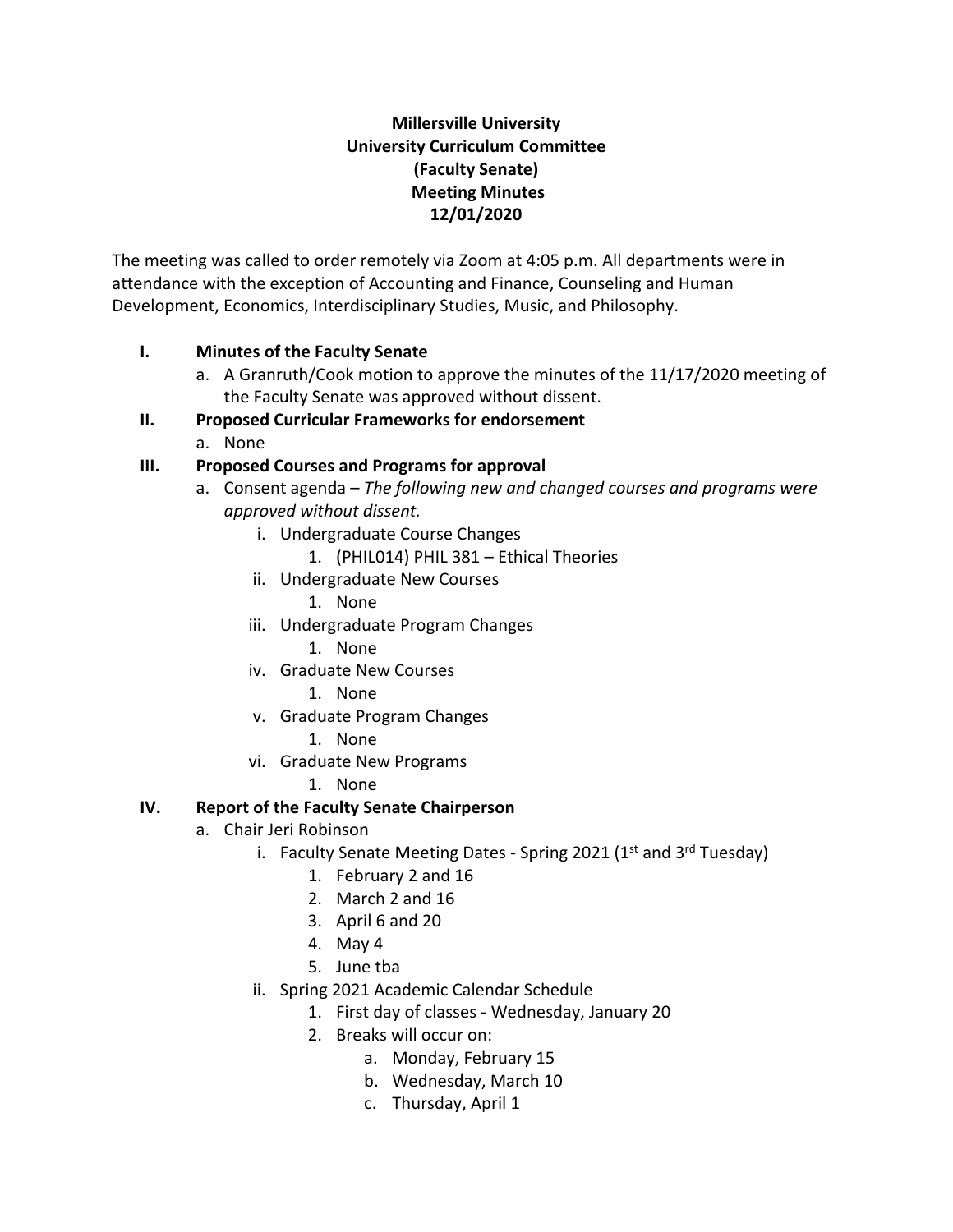- d. Friday, April 2
- 3. Last instructional day is Monday, May 3
- 4. Finals will begin on May 4 and conclude on May 7
- iii. Pass/Fail option implementation background for Fall 2020.
	- 1. Appears same as spring policy.
	- 2. There was an upswell of concern from students and student government across PASSHE and other universities.
	- 3. Provost requested meeting with union to discuss
	- 4. Survey to faculty (close to even) and adjustment to ideal process give the rushed timeline.
	- 5. Underlying grade will be used for prerequisites and course sequence requirement.
	- 6. Advising students to talk to advisors before making decisions regarding P/F.
	- 7. Questions and Discussion:
		- a. Q: Concern that we should consider a more student friendly policy, example of West Chester.
			- i. Some of this was discussed at dean's council and was thought to try to work within existing systems and policies.
		- b. Q: Was this imposed on us (faculty)?
			- i. Yes.
		- c. Q: Is it the traditional role of APC? Can they review?
			- i. Yes, but short timeline and not experts, would be good to incorporate existing institutional knowledge form fall implementation team. s
	- 8. Pass/Fail data for Fall 2020
		- a. Data from Alison Hutchinson on course and university withdrawals for Fall 2020
		- b. Single course W (2020): 1,293 (v. 2019 total: 993)
		- c. # of students W from classes (2020): 662 (v. 2019: 839)
		- d. Complete W from MU (2020): 182 (v. 2019: 109)
		- e. Leave of Absence (2020): 169 (v. 2019: 18)
		- f. Took P/F in spring: 1,048 students, ~16% (in 1,827 courses, ~6%)
		- g. No issues with athletic eligibility
	- 9. APC will try to take this up in last meeting.
- iv. Pass/Fail option for Spring 2021 Discussion
	- 1. Start discussion for spring to provide a better process.
	- 2. Discussion of integrating development of this with the curricular process.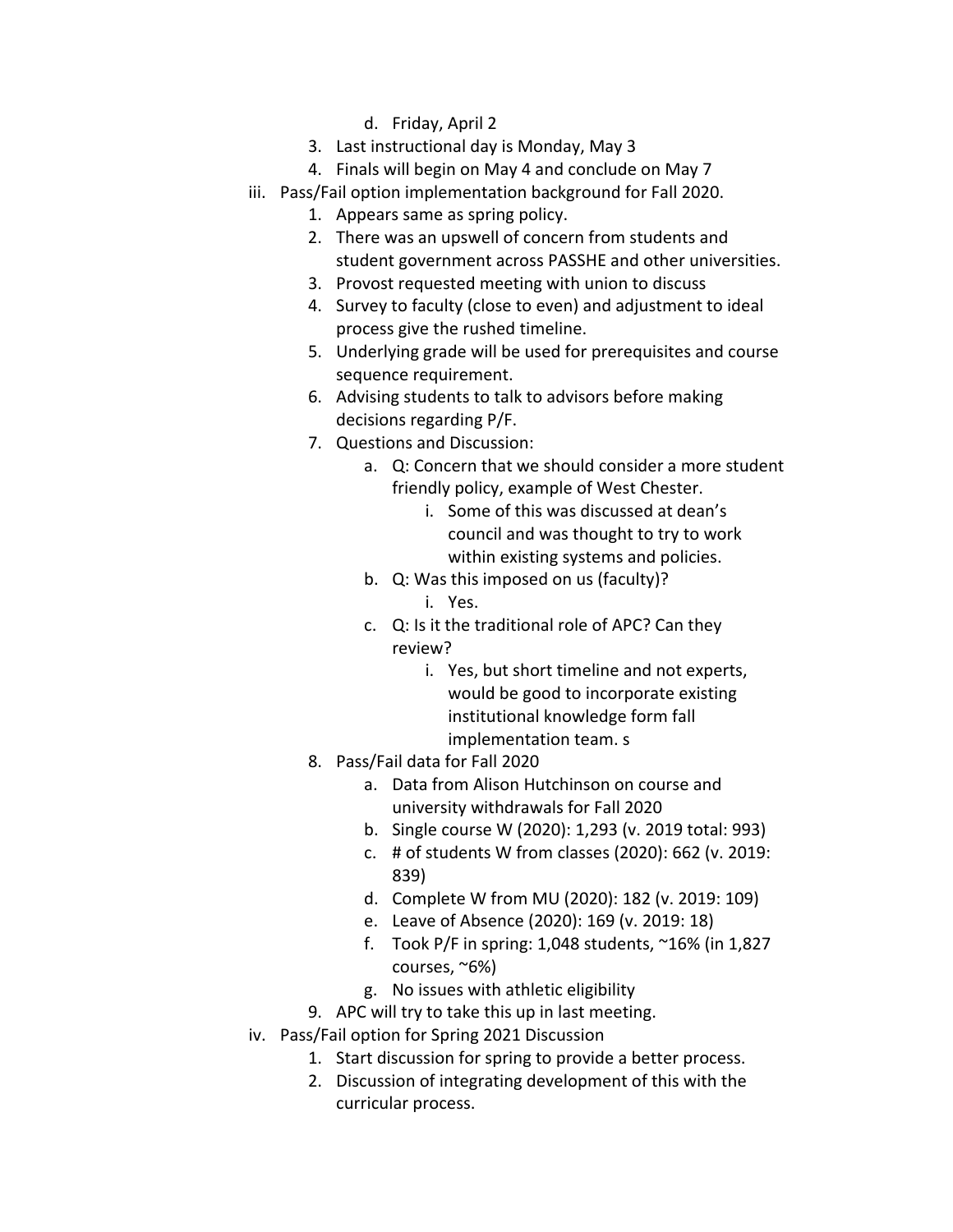- 3. https://www.insidehighered.com/news/2020/11/30/stude nts-seek-pass-fail-options-again-fall-light-covid-19
- v. Marauders
	- 1. Question of the use and/or appropriateness of the name and use of this mascot.
	- 2. Moved discussion to more appropriate location than curriculum committee.
- vi. Faculty Senate/UCC Officer Nominations for 2021/22 are open please send nominations to secretary, Ethan Frost.

## **V. APSCUF Updates**

- a. Covered P/F in chairs announcement and discussion. Should be addressed here as a curricular issue.
- b. Incomplete Issue
	- i. Grievance committee is handling a specific issue but broader issue of incompletes and deadline
	- ii. Question of faculty discretion in setting deadlines prior to 10 week incomplete deadlines.
	- iii. Suggestion to clarify this policy and faculty discretion.
		- 1. "A faculty member has the discretion to establish all deadlines for the incomplete work."
	- iv. Check in with your departments about this.

# **VI. Report of the Student Government Association**

- a. None
- **VII. Report of the Graduate Student Association**
	- a. None

## **VIII. Report of the Administrative Officers**

- a. Dr. Wubah, President
	- i. COVID-19 Response
		- 1. Gratitude for all faculty have done to help students especially freshman.
		- 2. Manageable cases on campus, esp. compared to see updates on dashboard
		- 3. Thanks for making adjustments to distance learning and Pedagogy+ program
		- 4. Students writing President, asking for break. Mentions new spring schedules.
		- 5. 80/20 online/face to face Spring 2021
		- 6. Pushing to get colleges as priority groups for vaccine
	- ii. Provost Search
		- 1. Strong applicant pool, 70+ applicants so far
		- 2. 12/15 initial screening, 8-10 interviewed remotely in late December
		- 3. Mid January 'campus' interviews (on/off campus depending on COVID-19 scenario)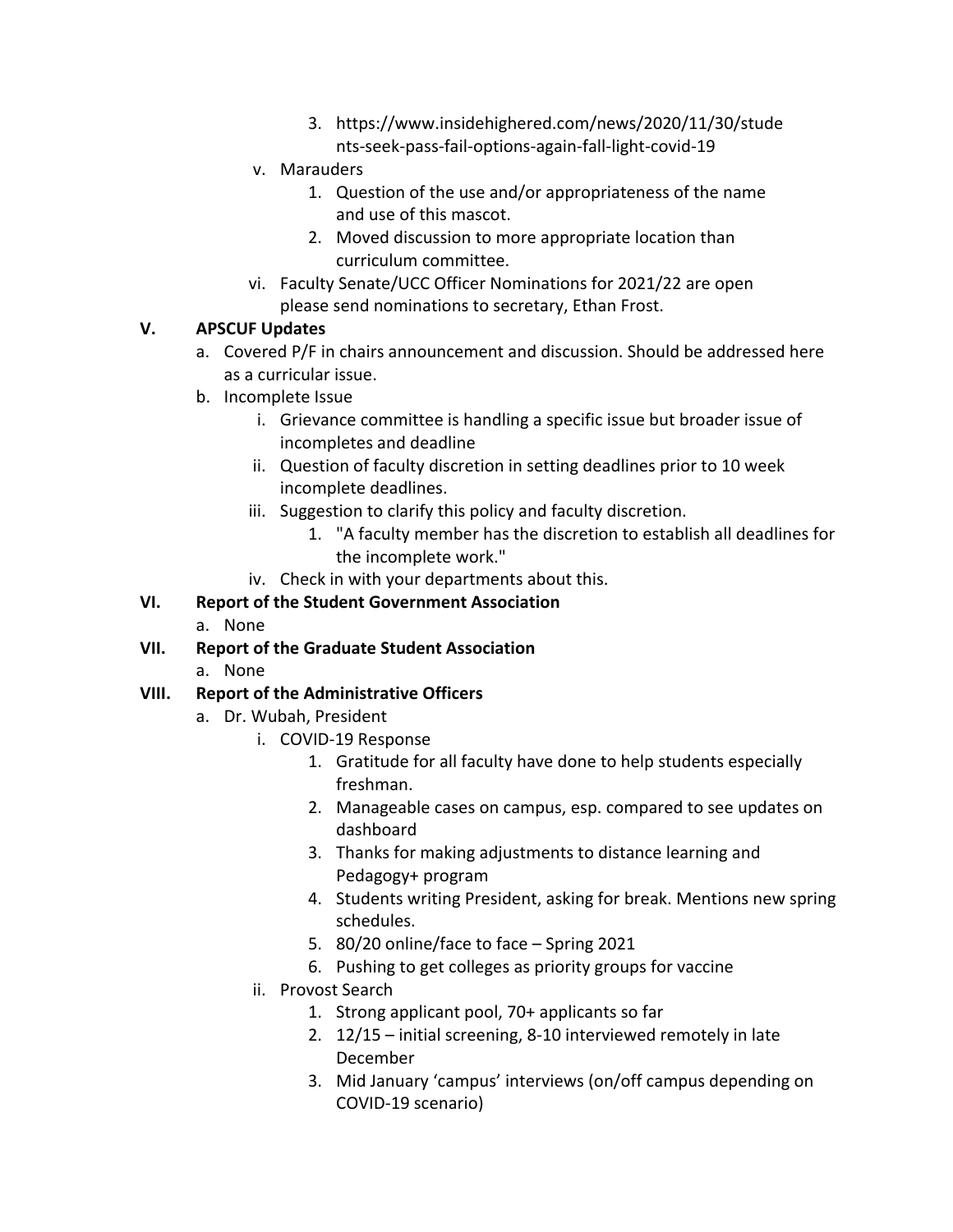- 4. Decision by 04/2021
- iii. Chancellors Visit
	- 1. Thanks for participating
	- 2. He had positive comments after virtual visit
	- 3. Another visit in the spring semester
- iv. System Integration
	- 1. PASSHE BOG affirmed 6 uni integration Clarion, CalU, Edi Mansfield, Bloomsberg, Lockhaven
	- 2. Implementation plan by 04/2021, students accepted starting in the fall
	- 3. Overall financial outlook at MU is strong.
- v. Other
	- 1. Public COT meeting next week.
	- 2. Wish everyone well. Happy Holidays.
- vi. Questions:
	- 1. Q: Schools that are integrating are faculty being laid off.
		- a. A: Not directly laid off, but right sized with potential
			- combining of programs, faculty and resources.
- b. Dr. James Delle, Associate Provost
	- i. Covered in other discussions.
- **IX. Announcement of new courses, programs or changes to existing courses/program**
	- a. See weekly CAP announcements.

#### **X. Reports of the Faculty Senate Standing Committees**

- a. Academic Policies (APC) Chairperson: Ankur Nandedkar
	- i. See proposals for consideration
		- 1. Course Repeats
			- a. Suggesting changes to offer more flexibility of repeating classes.
			- b. Discussion
			- c. Get feedback from departments.
		- 2. Syllabus
			- a. Lack of a policy on syllabi at MU.
			- b. This was a rough first draft of syllabus policy.
			- c. Need to recognize academic freedom.
			- d. Discussion
				- i. Q: What problem are we trying to solve? What is the scope and depth of the problem.
				- ii. There are syllabus policies at other universities.
- b. Graduate Course & Program Review Committee (GCPRC) Chair: Leslie Gates
	- **i.** Voting on two policy items on 12/02 which will come to senate in the spring.
		- 1. Accelerated policy
		- 2. Graduate CAP changes
- **XI. Reports of the Faculty Senate, Convened Committees, Area or Special Committees**